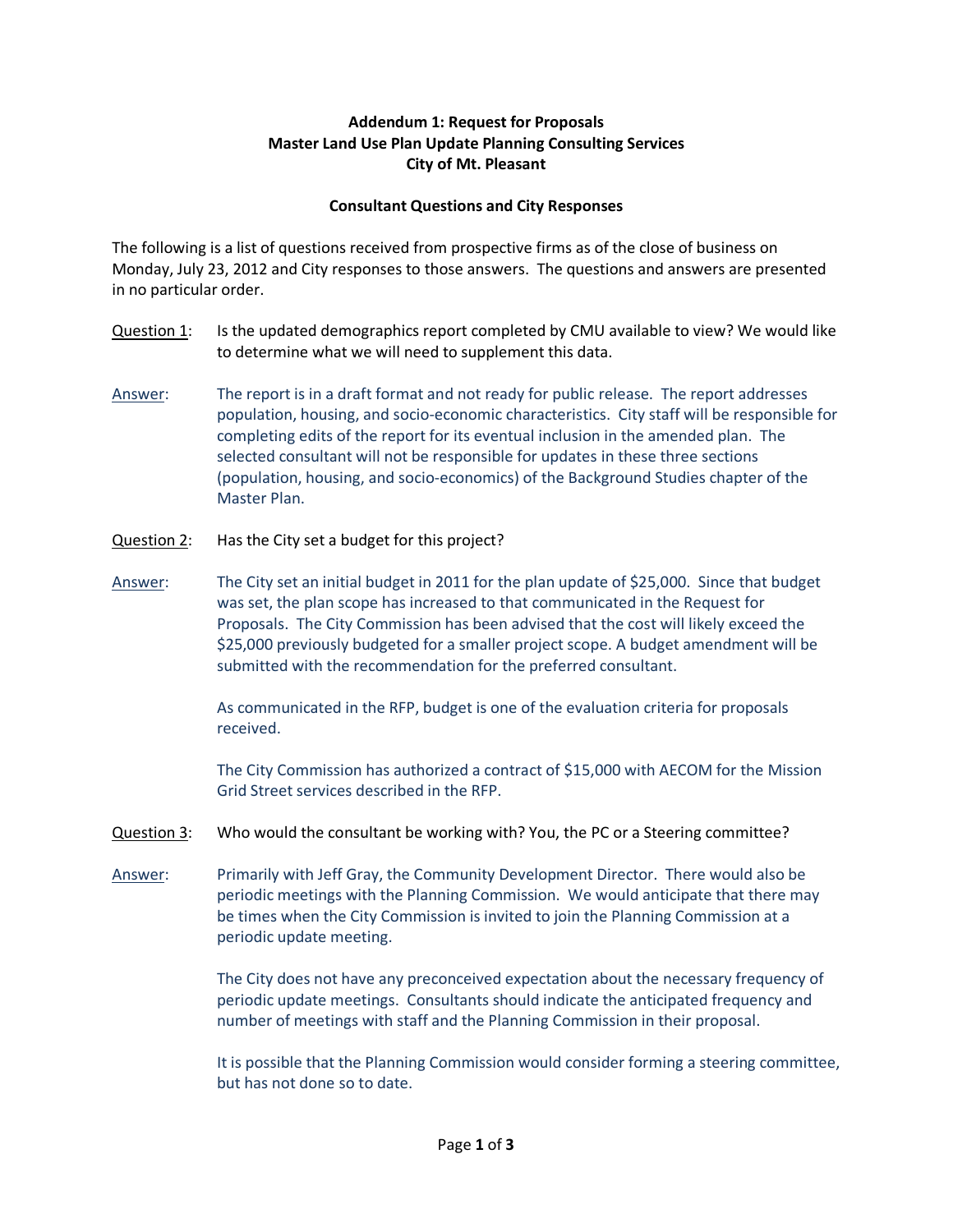- Question 4: Can you further explain the Prioritization of Future Zoning Ordinance Amendments requirement?
- Answer: The Planning Commission and City Commission have informally discussed a number of ordinance amendments that they would like to see staff address in the future. Many of these would be characterized as "area based" ordinance amendments. An example might be a redevelopment zoning ordinance for a student housing neighborhood.

 While the selected consultant will not be responsible for drafting ordinance language, they will be expected to assist with identifying the nature and areas to be affected by such amendments (as well as any others that may arise during the update process).

The deliverable that will be expected is a list of the future ordinance amendments, with an accompanying map to identify the areas. The consultant will be asked to work with the Planning Commission and City Commission and establish an agreed priority order for those future amendments. That list will be included in the Implementation section of the updated Plan.

- Question 5: Who is responsible for compiling the finished document, the consultant or the City?
- Answer: The consultant. The City has the current Master Plan in Microsoft Word format and will provide it to assist with editing. We will also provide the amendments to the population, housing, and socio-economic sections of the Plan to be included in the update.
- Question 6: Will any of the maps require updating? If so, are the maps available digitally?
- Answer: Yes; the City has not done a complete inventory of the updates. We would anticipate that the Existing Land Use Map, Future Land Use Map, and Target Areas Map will have changes. Other new maps may be necessary to convey ideas that come from the update process.

 The City has the current maps in jpeg format. Our Division of Public Works also has an extensive GIS system and can provide data to assist with the consultant with development of new and updated maps.

- Question 7: Part of the work is participation at public input sessions AECOM is conducting as part of their street and access management plans. Do you have an idea of how many sessions that would be?
- Answer: Details of the public input have not been finalized, but it is anticipated that there will be a three-day interactive workshop. This will likely include a project introduction, several small facilitated discussions with various stakeholder groups (business owners, residents, the University, the Michigan Department of Transportation, City Board and Commission members, etc.), a session with staff to discuss options and recommendations, and a public presentation of the recommendations.
- Question 8: What is the scheduled adoption date for the AECOM plans?